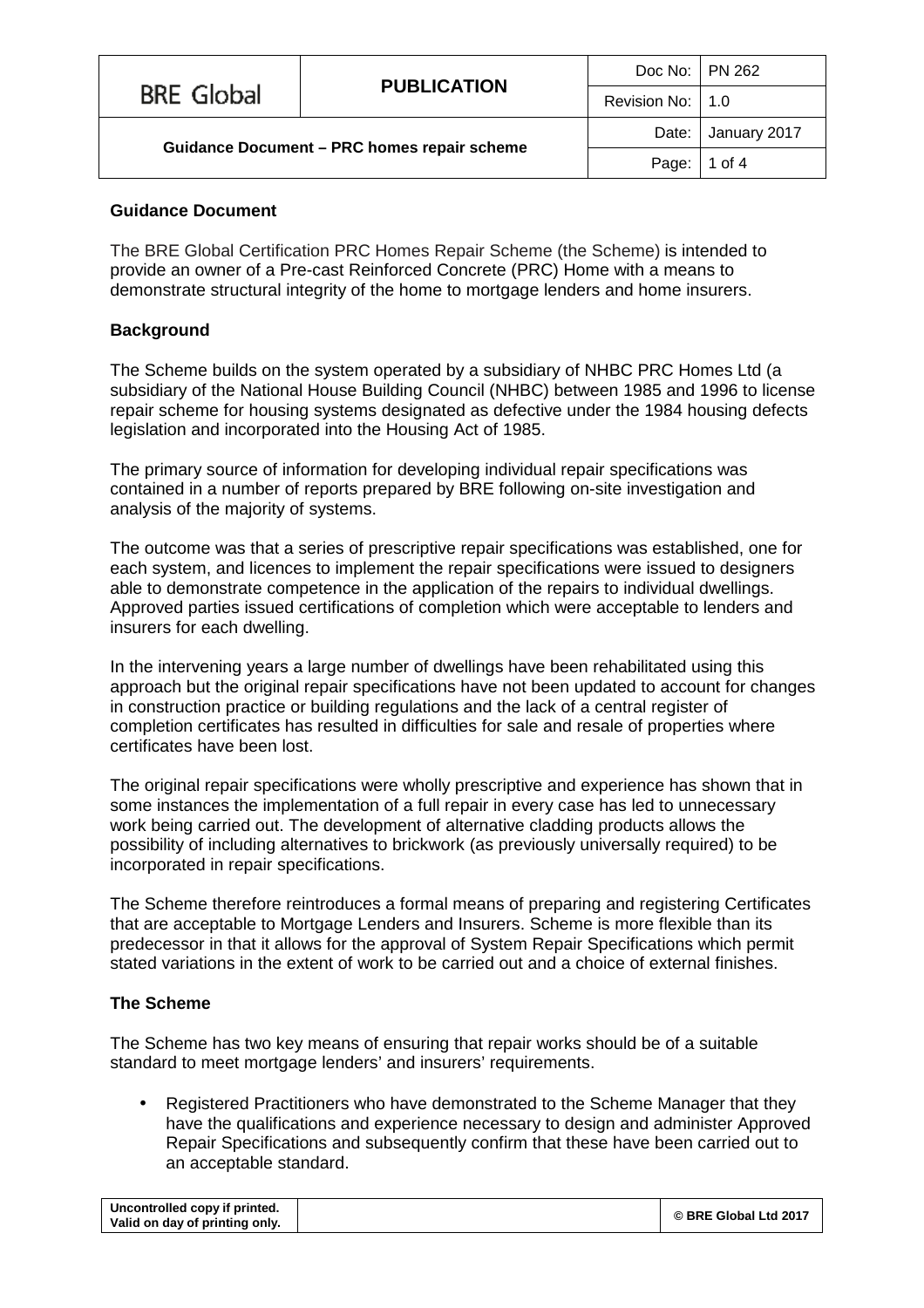|                                                    | <b>PUBLICATION</b> | Doc No:   PN 262   |                    |
|----------------------------------------------------|--------------------|--------------------|--------------------|
| <b>BRE Global</b>                                  |                    | Revision No:   1.0 |                    |
| <b>Guidance Document - PRC homes repair scheme</b> |                    |                    | Date: January 2017 |
|                                                    |                    | Page:              | 2 of 4             |

Evaluated Specifications which can only be prepared, modified and used by a Registered Practitioner if they (the Specifications) have been formally registered following an approval assessment by the Scheme Manager.

The methodology ensures that structural repairs to Pre-cast Concrete Homes are of a suitable quality to meet the requirements of mortgage lenders and insurers and meet current building regulations, at the same time allowing enough flexibility to ensure that repairs on any particular property are appropriate in the circumstances.

There are three main elements to the Scheme:

- $\mathcal{L}^{\mathcal{L}}$ The Register of Practitioners
- The Register of PRC Home System Repair Specifications (Register of Specifications)
- The Register of Properties that have been confirmed as satisfactory by Registered Practitioners under the Scheme (Register of Properties)

These Registers are maintained by BRE (the Scheme Manager) and published on The Scheme web-site <http://www.bregloballistings.com/search/scheme.jsp?id=4>.

To be included on the Register of Practitioners, an individual (not a company) must demonstrate to the Scheme Manager that they are competent and have appropriate qualifications, experience and professional indemnity insurance cover. This will be audited by the Scheme Manager on an annual basis and take into account their previous year's activities.

Only designs prepared by a Registered Practitioner can be considered by the Scheme Manager for inclusion on the Register of Specifications. The Registered Practitioner is automatically registered to use the specification that they have registered but must obtain additional agreement to use other registered specifications.

The property to be repaired is registered on the 'Register of Properties' at commencement of the works.

A 'Certificate of Structural Repair' is prepared by the 'Registered Practitioner'. The Certificate only becomes valid when formally registered and published on the 'Register of Properties'.

BRE Global Standard Terms and Conditions apply.

# **Applications by Registered Practitioners**

Applications must be in writing using the attached form and sent with the fees and information requested to PRC Homes Repair Scheme, BRE, Watford WD25 9XX.

If the requested information has not been provided in the detail specified on the application form the Scheme Manager reserves the right to make additional charges.

If an application is rejected then there is recourse to an Appeals procedure.

| Uncontrolled copy if printed.  | © BRE Global Ltd 2017 |
|--------------------------------|-----------------------|
| Valid on day of printing only. |                       |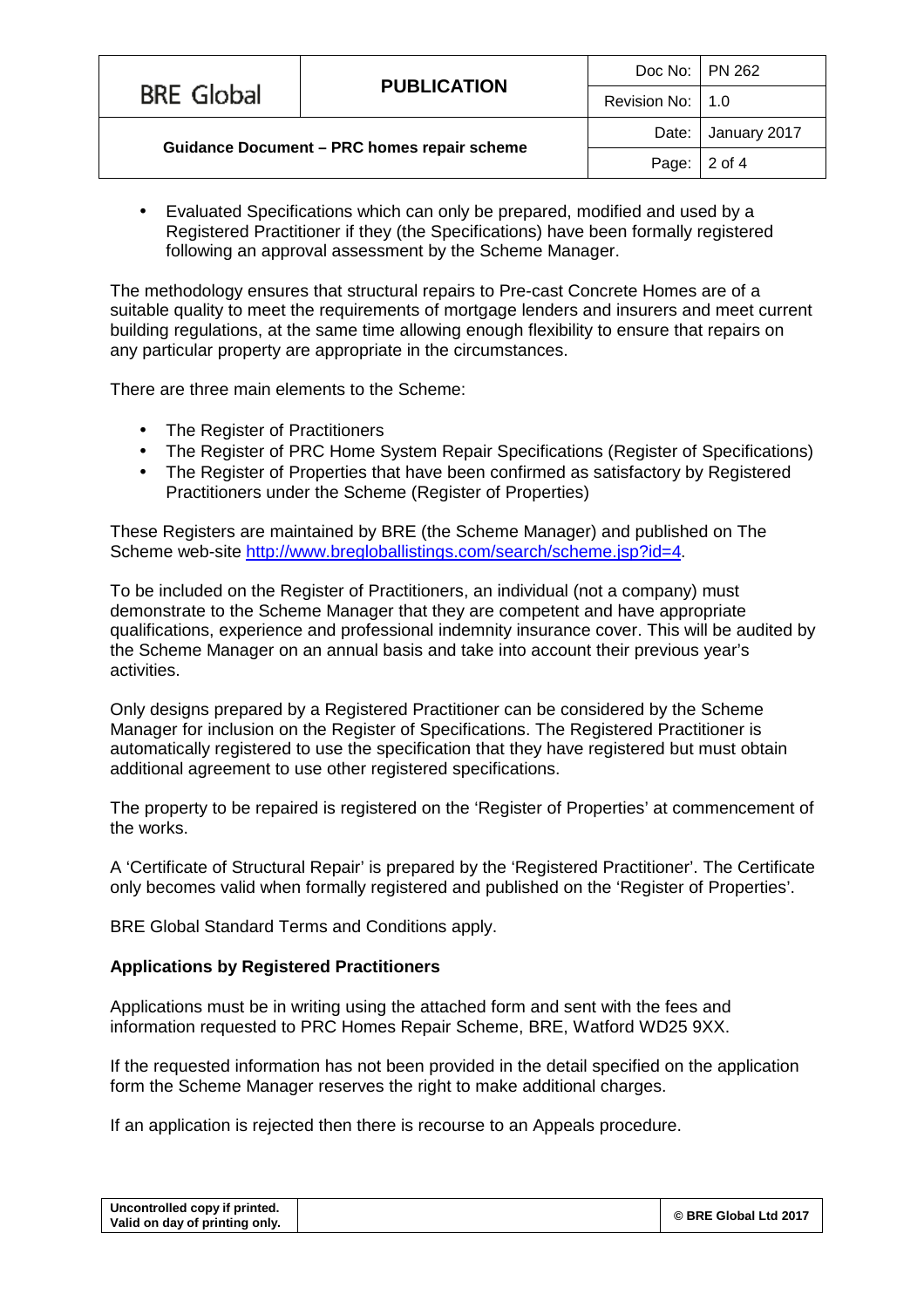|                                                    | <b>PUBLICATION</b> | Doc No:   PN 262   |                    |
|----------------------------------------------------|--------------------|--------------------|--------------------|
| <b>BRE Global</b>                                  |                    | Revision No:   1.0 |                    |
| <b>Guidance Document - PRC homes repair scheme</b> |                    |                    | Date: January 2017 |
|                                                    |                    | Page:              | 3 of 4             |

#### **Certificates**

Certificates of Structural Repair, which should be acceptable to Mortgage Lenders and Insurers, will be issued by the Registered Practitioner. The Certificate is only valid if it has been registered on the Register of Properties by the Scheme Manager and the Registration number is included on the Certificate.

The issue of a validated Certificate confirms that in the opinion of the Registered Practitioner, the PRC Homes repairs have been carried out by a competent contractor to an Evaluated Specification to a satisfactory standard. A satisfactory standard means that the Evaluated Specification has been implemented correctly.

#### **Overview of the Scheme, including the points at which the scheme documentation is relevant**



#### **Part A – Practitioner Registration**

**Uncontrolled copy if printed. Valid on day of printing only.**

**© BRE Global Ltd 2017**